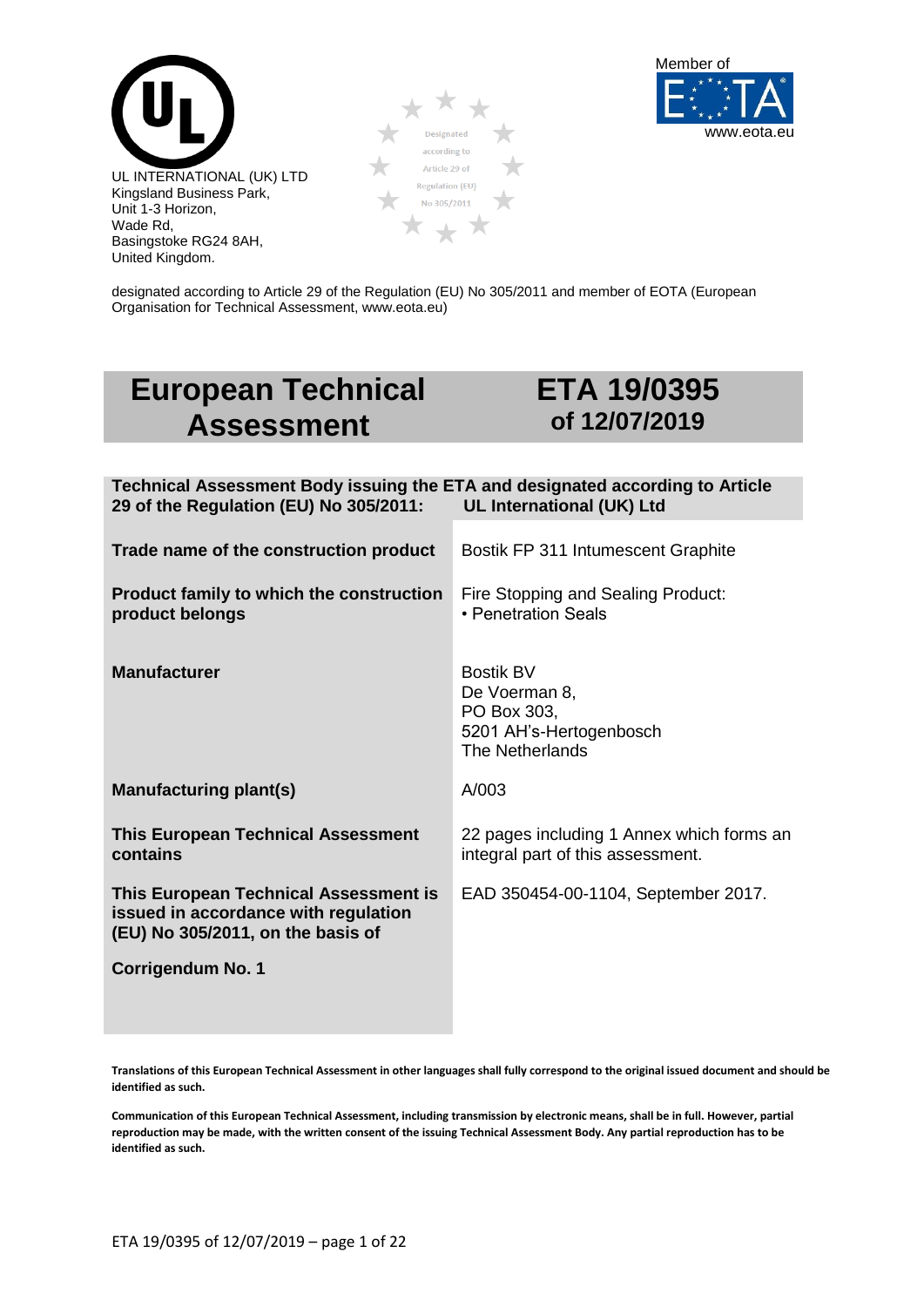#### **Table of Contents**

| $\mathbf{L}$ |                |                                                                                                                               |  |
|--------------|----------------|-------------------------------------------------------------------------------------------------------------------------------|--|
|              | 1              |                                                                                                                               |  |
|              | $\overline{2}$ | Specification of the intended uses of the product in accordance with the applicable European Assessment Document (Hereinafter |  |
|              | 3              |                                                                                                                               |  |
|              | 4              | ASSESSMENT AND VERIFICATION OF CONSTANCY OF PERFORMANCE (HEREINAFTER AVCP) SYSTEM APPLIED, WITH REFERENCE TO                  |  |
|              | 5              |                                                                                                                               |  |
|              | 6              |                                                                                                                               |  |
|              |                |                                                                                                                               |  |
|              |                |                                                                                                                               |  |
|              | A.1.1          |                                                                                                                               |  |
|              | A.1.2          |                                                                                                                               |  |
|              | A.2            |                                                                                                                               |  |
|              | A.2.1          |                                                                                                                               |  |
|              | A.2.2          |                                                                                                                               |  |
|              | A.2.3          |                                                                                                                               |  |
|              | A.3            |                                                                                                                               |  |
|              | A.3.1          |                                                                                                                               |  |
|              | A.3.2          |                                                                                                                               |  |
|              | A.3.3          |                                                                                                                               |  |
|              | A.3.4          |                                                                                                                               |  |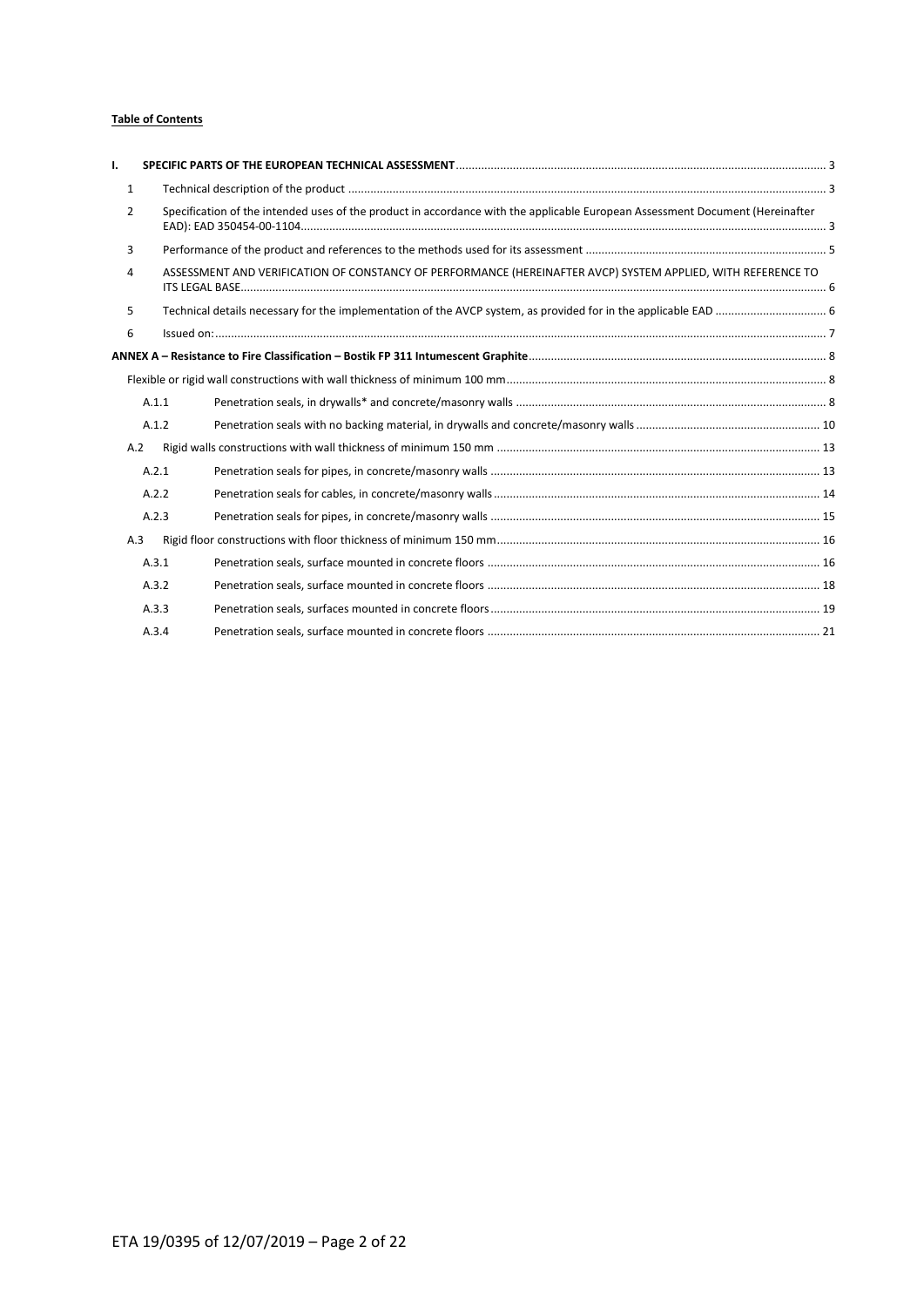#### <span id="page-2-0"></span>**I. SPECIFIC PARTS OF THE EUROPEAN TECHNICAL ASSESSMENT**

#### <span id="page-2-1"></span>**1 Technical description of the product**

- 1) Bostik FP 311 Intumescent Graphite is a sealant and pipe closure device used to form penetration seals where insulated metallic pipes, combustible pipes, combustible cable conduits and cables penetrate walls and floors.
- 2) The Bostik FP 311 Intumescent Graphite is supplied in liquid form contained within 310 & 380 ml cartridges and 600 ml foil packs. The sealant is gunned into the aperture in the separating element and around the service or services, to a specified depth utilising mineral fibre insulation backing material.
- 3) The applicant has submitted a written declaration that the product and/or constituents of the product contains no substances which have been classified as dangerous according to Directive 67/548/EEC and Regulation (EC) No. 1272/2008 and listed in the 'indicative list on dangerous substances' of the EGDS – taking into account the installation conditions of the construction product and the release scenarios resulting from there.

In addition to the specific clauses relating to dangerous substances contained in this European Technical Assessment, there may be other requirements applicable to the products falling within its scope (e.g. transposed European legislation and national laws, regulations and administrative provisions). In order to meet the provisions of the Construction Products Regulation, these requirements need also to be complied with, when and where they apply.

4) The use category of Bostik FP 311 Intumescent Graphite in relation to BWR 3 (Hygiene, health and environment) is IA1, S/W3

#### <span id="page-2-2"></span>**2 Specification of the intended uses of the product in accordance with the applicable European Assessment Document (Hereinafter EAD): EAD 350454-00-1104**

Detailed information and data is given in Annex A.

The intended use of system Bostik FP 311 Intumescent Graphite is to reinstate the fire resistance performance of flexible wall and rigid wall and floor constructions, where they are penetrated by services.

- 1) The specific elements of construction that the system Bostik FP 311 Intumescent Graphite may be used to provide a penetration seal in, are as follows:
	- Flexible walls: The wall must have a minimum thickness of 100 mm and comprise steel studs lined on both faces with minimum 2 layers of 12.5 mm thick boards. The walls must also incorporate a full fill core insulation of Stonewool (35kg/m3 density). Rigid walls: The wall must have a minimum thickness of 100 mm and comprise concrete, aerated concrete or masonry, with a minimum density of 650 kg/m3. Rigid floors: The floor must have a minimum thickness of 150 mm and comprise aerated concrete or concrete with a minimum density of 650 kg/m3.

The supporting construction must be classified in accordance with EN 13501-2 for the required fire resistance period.

2) The system Bostik FP 311 Intumescent Graphite may be used to provide a penetration seal with specific supporting constructions and substrates (for details see Annex A).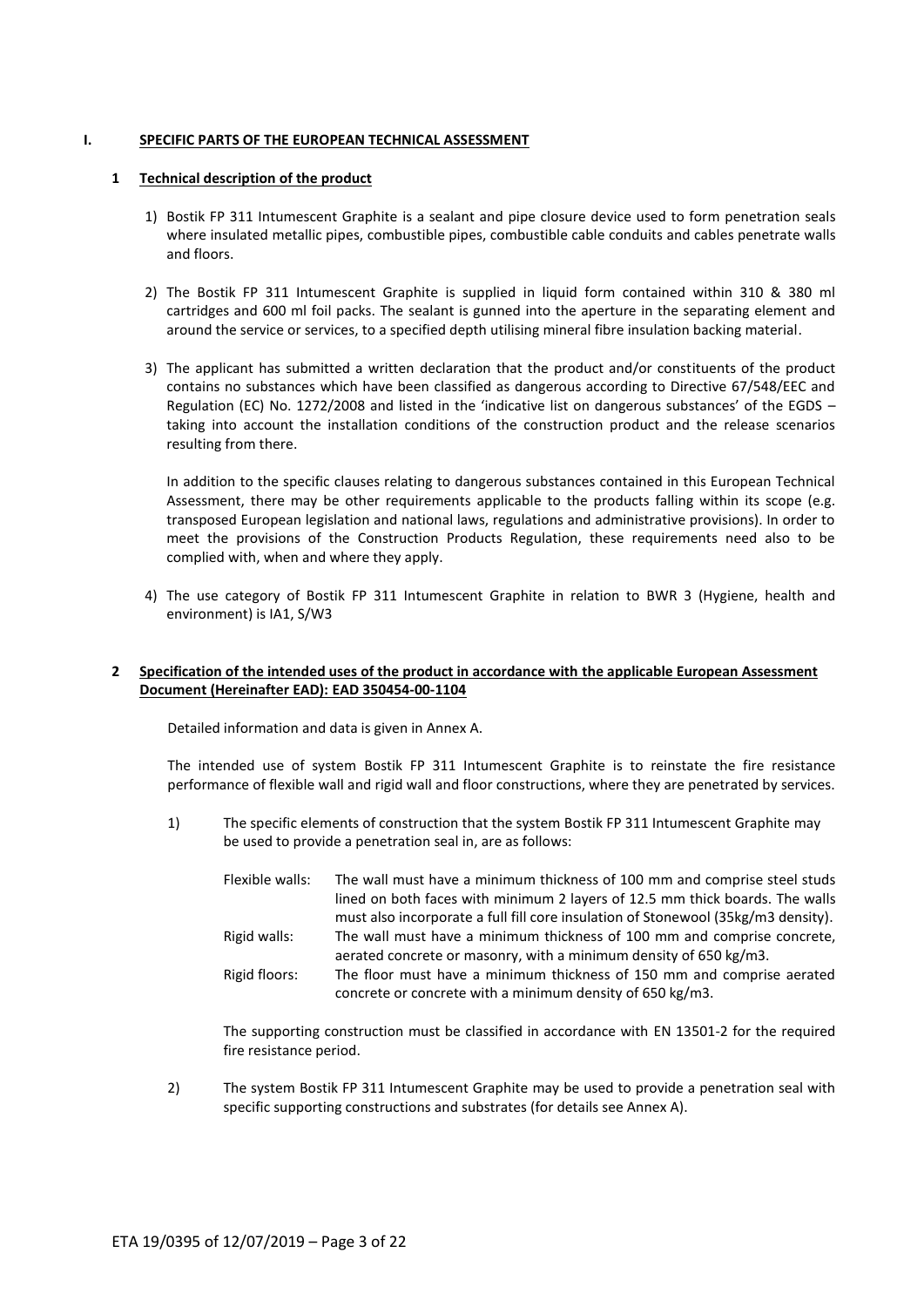- 3) The provisions made in this European Technical Assessment are based on an assumed working life of the Bostik FP 311 Intumescent Graphite of 30 years, provided that the conditions laid down in the manufacturers datasheet and instructions for the packaging/transport/storage/installation/ use/repair are met. The indications given on the working life cannot be interpreted as a guarantee given by the producer, but are to be regarded only as a means for choosing the right products in relation to the expected economically reasonable working life of the works.
- 4) Type  $Z_2$ : intended for use at internal conditions with humidity classes other than  $Z_1$ , excluding temperatures below 0°C.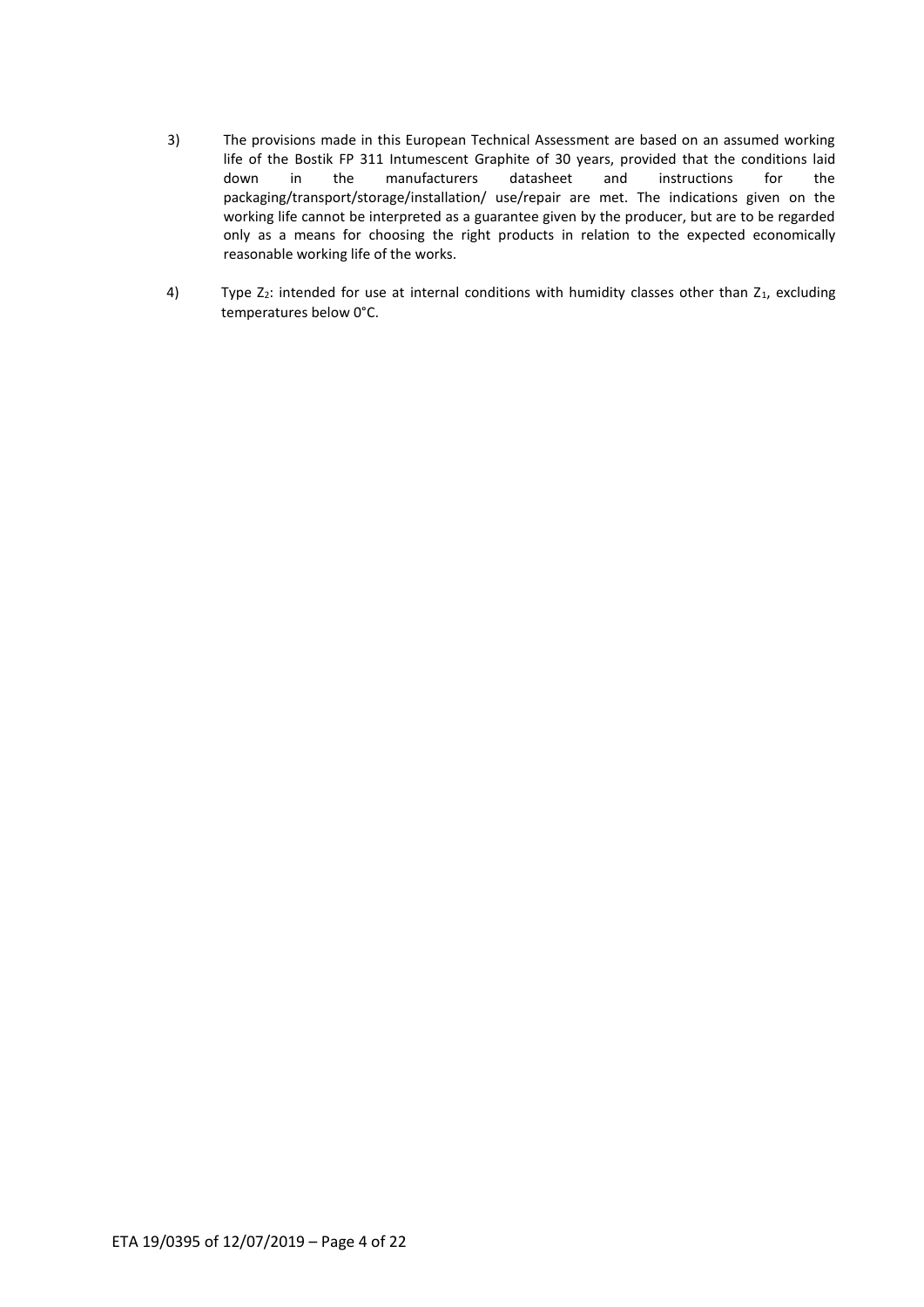| Product-type: Sealant/Pipe closure                                                                        |                                              | Intended use: Penetration Seal        |                             |  |
|-----------------------------------------------------------------------------------------------------------|----------------------------------------------|---------------------------------------|-----------------------------|--|
| Basic requirement for<br>construction work                                                                | <b>Basic Requirement</b>                     |                                       | Performance                 |  |
|                                                                                                           |                                              | <b>BWR 2 Safety in case of fire</b>   |                             |  |
| EN 13501-1                                                                                                | Reaction to fire                             |                                       | Class F (not tested)        |  |
| EN 13501-2                                                                                                | Resistance to fire                           |                                       | Annex A                     |  |
|                                                                                                           | <b>BWR 3 Hygiene, health and environment</b> |                                       |                             |  |
| EN 1026                                                                                                   | Air permeability                             |                                       | No performance determined   |  |
| EAD 350454-00-1104,<br>Annex C                                                                            | Water permeability                           |                                       | No performance determined   |  |
| Declaration of manufacturer                                                                               | Content, emission and/or release of          |                                       | Use categories: IA1, S/W3   |  |
| & EN 16516                                                                                                | dangerous substances                         |                                       | Declaration of manufacturer |  |
|                                                                                                           | <b>BWR 4 Safety in use</b>                   |                                       |                             |  |
| EOTA TR 001:2003                                                                                          | Mechanical resistance and stability          |                                       | No performance determined   |  |
| EOTA TR 001:2003                                                                                          | Resistance to impact/movement                |                                       | No performance determined   |  |
| EOTA TR 001:2003                                                                                          | Adhesion                                     |                                       | No performance determined   |  |
| EAD 350454-00-1104,<br>Clause 2.2.9                                                                       | Durability                                   |                                       | Z <sub>2</sub>              |  |
|                                                                                                           |                                              | <b>BWR 5 Protection against noise</b> |                             |  |
| EN 10140-1,2,4,5/ EN ISO<br>$717-1$                                                                       | Airborne sound insulation*                   |                                       | 53 (0;-1) dB                |  |
| <b>BWR 6 Energy economy and heat retention</b>                                                            |                                              |                                       |                             |  |
| EN 12664, EN 12667, EN<br>12939, EN ISO 8990, EN ISO<br>6946, EN ISO 14683, EN ISO<br>10211, EN ISO 10456 | Thermal properties                           |                                       | No performance determined   |  |
| EN ISO 12572, EN 12086, EN<br>ISO 10456                                                                   | Water vapour permeability                    |                                       | No performance determined   |  |

# <span id="page-4-0"></span>**3 Performance of the product and references to the methods used for its assessment**

\* At 25 mm depth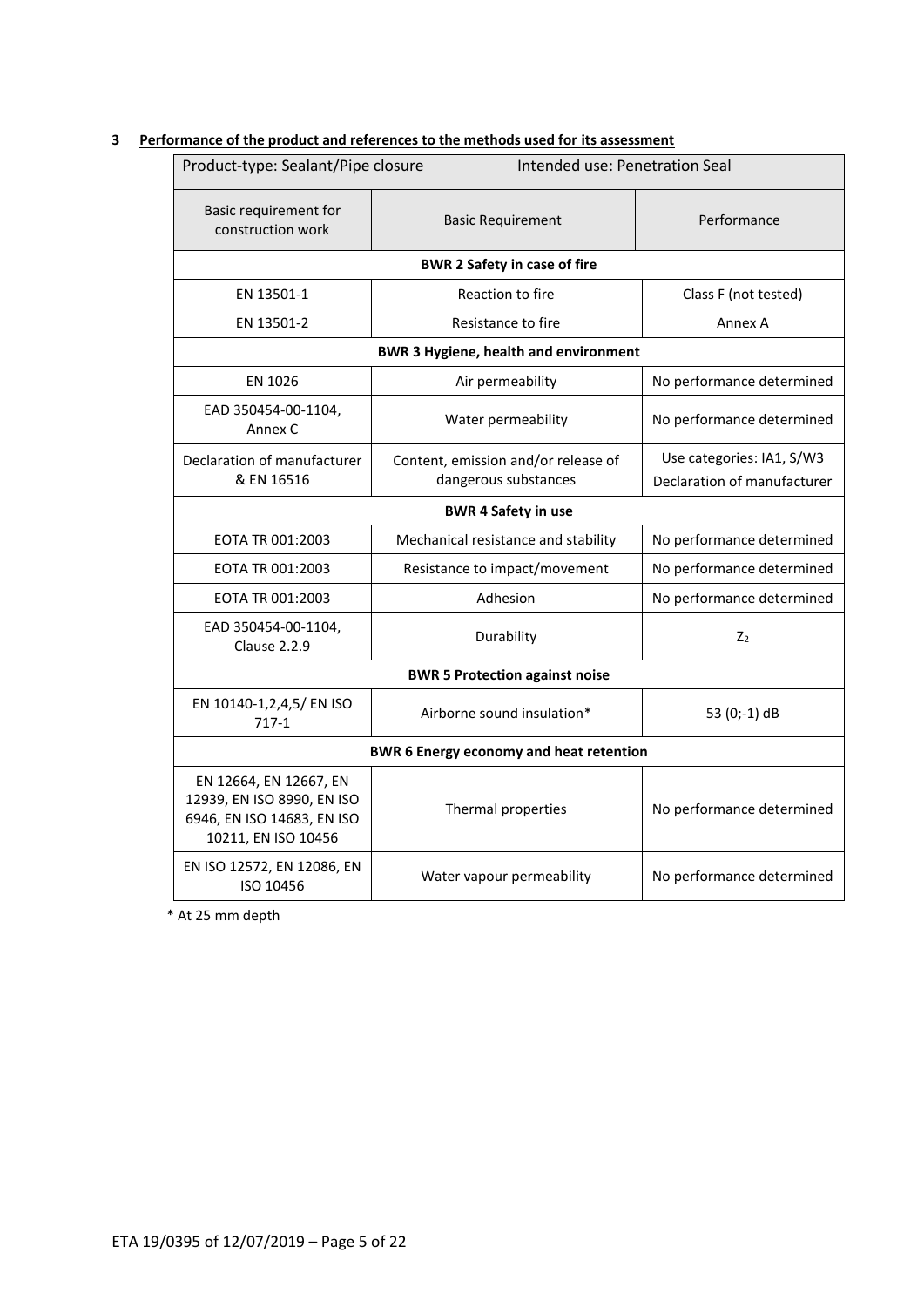# <span id="page-5-0"></span>**4 ASSESSMENT AND VERIFICATION OF CONSTANCY OF PERFORMANCE (HEREINAFTER AVCP) SYSTEM APPLIED, WITH REFERENCE TO ITS LEGAL BASE**

According to the decision 1999/454/EC – Commission Decision of date 22nd June 1999 on the procedure for attesting the conformity of construction products pursuant to Article 20(2) of Council Directive 89/106/EEC as regards fire stopping, fire sealing and fire protective products, published in the Official Journal of the European Union (OJEU) L178/52 of 14/07/1999, see http://eur-lex.europa.eu/JOIndex.do) of the European Commission<sup>1</sup>, as amended, the system(s) of assessment and verification of constancy of performance (see Annex V to Regulation (EU) No 305/2011) given in the following table(s) applies (apply).

| Product(s)                                        | Intended use(s)                                                               | Level(s) or class(es) | System(s) |
|---------------------------------------------------|-------------------------------------------------------------------------------|-----------------------|-----------|
| Fire stopping and Fire<br><b>Sealing Products</b> | For fire<br>compartmentation<br>and/or fire protection<br>or fire performance | Any                   |           |

#### <span id="page-5-1"></span>**5 Technical details necessary for the implementation of the AVCP system, as provided for in the applicable EAD**

Tasks of the manufacturer:

#### Factory production control

The manufacturer shall exercise permanent internal control of production. All the elements, requirements and provisions adopted by the manufacturer shall be documented in a systematic manner in the form of written policies and procedures, including records of results performed. This production control system shall ensure that the product is in conformity with this European Technical Assessment.

The manufacturer may only use initial / raw / constituent materials stated in the technical documentation of this European Technical Assessment.

The factory production control shall be in accordance with the Control Plan of  $1<sup>st</sup>$  July 2014 relating to the European Technical Assessment ETA 19/0395 issued on 12/07/19 which is part of the technical documentation of this European Technical Assessment. The "Control Plan" is laid down in the context of the factory production control system operated by the manufacturer and deposited at UL International (UK) Ltd.

The results of factory production control shall be recorded and evaluated in accordance with the provisions of the Control Plan.

1

<sup>1</sup> Official Journal of the European Communities L178/52 of 14/7/1999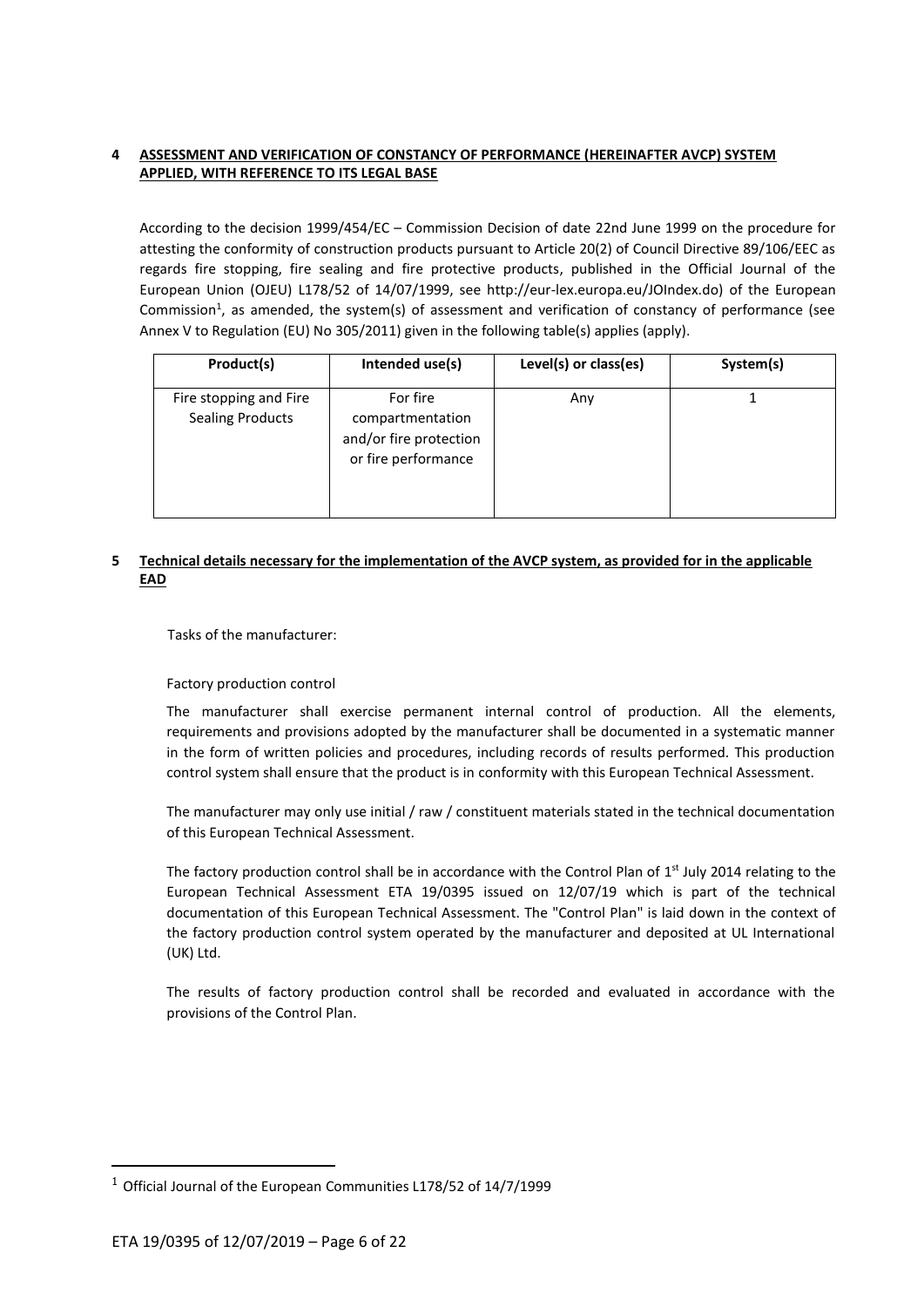#### Other tasks of the manufacturer

#### Additional information

The manufacturer shall provide a technical data sheet and an installation instruction with the following minimum information:

- (a) Technical data sheet:
	- Field of application:
	- Building elements for which the penetration seal is suitable, type and properties of the building elements like minimum thickness, density, and - in case of lightweight constructions – the construction requirements.
	- Limits in size, minimum thickness etc. of the penetration seal
	- Construction of the penetration seal including the necessary components and additional products (e.g. backfilling material) with clear indication whether they are generic or specific.
- (b) Installation instruction:
	- Steps to be followed
	- Procedure in case of retrofitting
	- Stipulations on maintenance, repair and replacement

<span id="page-6-0"></span>**6 Issued on:**

**12th July 2019**

D. Yates C. Johnson Project Engineer Staff Engineer Building and Life Safety Technologies **Building and Life Safety Technologies** Building and Life Safety Technologies

**For and on behalf of UL International (UK) Ltd**.

Report by: The contract of the contract of the Reviewed by:

 $\mathscr{P}$ ,  $\Lambda$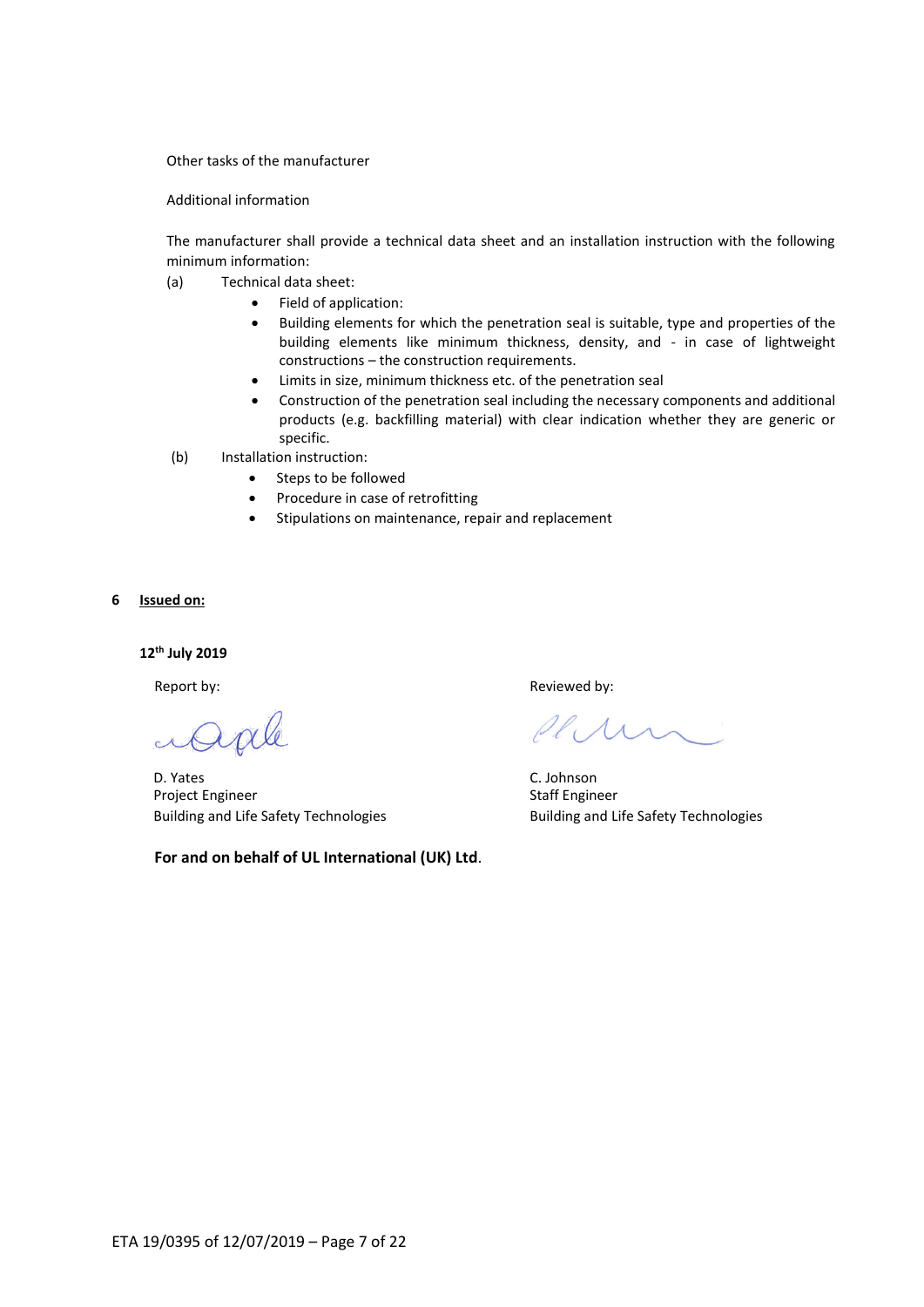# <span id="page-7-0"></span>**ANNEX A – Resistance to Fire Classification – Bostik FP 311 Intumescent Graphite**

<span id="page-7-1"></span>**Flexible or rigid wall constructions with wall thickness of minimum 100 mm**

# <span id="page-7-2"></span>**A.1.1 Penetration seals, in drywalls\* and concrete/masonry walls**

**Penetration Seal:** Combustible pipes sealed with Bostik FP 311 Intumescent Graphite, 25 mm deep to both sides of the wall backed with Stonewool (35kg/m<sup>3</sup> density), 25 mm deep. Minimum separation between penetration seals of 30 mm (a2).



\* Partition wall must incorporate a full fill core insulation of Stonewool (35kg/m<sup>3</sup> density)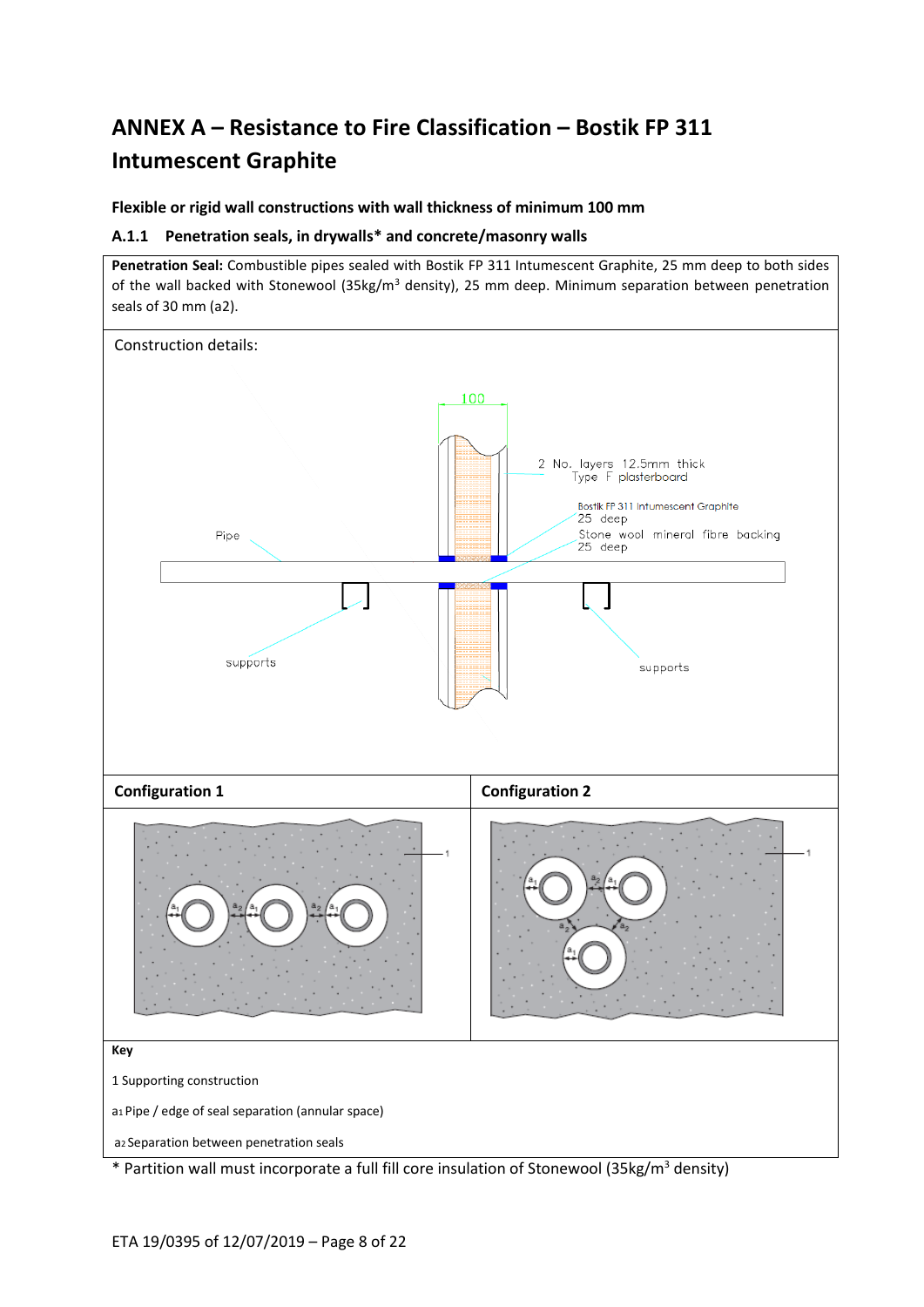| <b>Services</b>                                                                                      | Seal &               | <b>Permitted configuration</b> | <b>Classification</b>  |  |  |
|------------------------------------------------------------------------------------------------------|----------------------|--------------------------------|------------------------|--|--|
| PVC-U pipe according to EN 1329-1, EN                                                                | <b>Backing width</b> | for seal separation            |                        |  |  |
| and<br>EN<br>$1453-1,$<br>1452-2<br>PVC-C                                                            | (a1)                 |                                |                        |  |  |
| according to EN 1566-1                                                                               |                      |                                |                        |  |  |
| Diameter 40 mm, wall thickness 1.9 -                                                                 |                      | 1 & 2 between PVC-U            |                        |  |  |
| 3.7 mm to diameter 110 mm, wall                                                                      |                      | pipes                          |                        |  |  |
| thickness 2.7-6.6 mm                                                                                 |                      |                                | EI 120 U/C, EI 120 C/C |  |  |
| Diameter 40, wall thickness $1.9 - 3.7$                                                              |                      | 1 & 2 between PVC-U            |                        |  |  |
| mm                                                                                                   |                      | pipes & between 40 mm          |                        |  |  |
|                                                                                                      | 10-30 mm             | $\emptyset$ PE pipes           |                        |  |  |
| Diameter 40 mm, wall thickness 1.9 -                                                                 |                      | 1 & 2 between PVC-U            |                        |  |  |
| 3.7 mm to diameter 110 mm, wall                                                                      |                      | pipes & between 40-110         | EI 60 U/C, EI 60 C/C   |  |  |
| thickness 2.7-6.6 mm                                                                                 |                      | $mm$ Ø PE pipes                |                        |  |  |
| Diameter 40 mm, wall thickness 1.9 -                                                                 |                      | 1 & 2 between PVC-U            |                        |  |  |
| 3.7 mm to diameter 110 mm, wall                                                                      |                      | pipes & between 110            | EI 120 U/C, EI 120 C/C |  |  |
| thickness 2.7-6.6 mm                                                                                 |                      | $mm$ Ø PP pipes                |                        |  |  |
| PE pipe according to EN 1519-1, EN 12201-2 and EN 12006-1, ABS according to EN 1455-1 and pipes made |                      |                                |                        |  |  |
| from SAN+PVC according to EN 1565-1                                                                  |                      |                                |                        |  |  |
| Diameter 40 mm, wall thickness 2.4-                                                                  |                      | 1 & 2 between PE pipes         |                        |  |  |
| $3.7 \text{ mm}$                                                                                     |                      | & between 40 mm Ø              | EI 120 U/C, EI 120 C/C |  |  |
|                                                                                                      |                      | PVC-U pipes                    |                        |  |  |
| Diameter 40, wall thickness 2.4-3.7                                                                  | 10-30 mm             | 1 & 2 between PE pipes         |                        |  |  |
| mm to diameter 110<br>mm, wall                                                                       |                      | & between 40-110 mm            | EI 60 U/C, EI 60 C/C   |  |  |
| thickness 4.3-10 mm                                                                                  |                      | $\emptyset$ PVC-U pipes        |                        |  |  |
| Diameter 110 mm, wall thickness 4.3-                                                                 |                      | 1 between PE pipes             | E 120 U/C, E 120 C/C   |  |  |
| $10 \text{ mm}$                                                                                      |                      |                                | EI 90 U/C, EI 90 C/C   |  |  |
| PP pipe according to EN 1852-1: 2009                                                                 |                      |                                |                        |  |  |
| Diameter 110 mm, wall thickness 6.6                                                                  | $30 \text{ mm}$      | 1 & 2 between 40-110           | EI 120 U/C, EI 120 C/C |  |  |
| mm.                                                                                                  |                      | mm Ø PVC-U pipes               |                        |  |  |
| Diameter 40 mm, wall thickness 1.8 -                                                                 |                      |                                |                        |  |  |
| 5.5 mm                                                                                               | $10 \, \text{mm}$    | 1 & 2                          | EI 90 U/C              |  |  |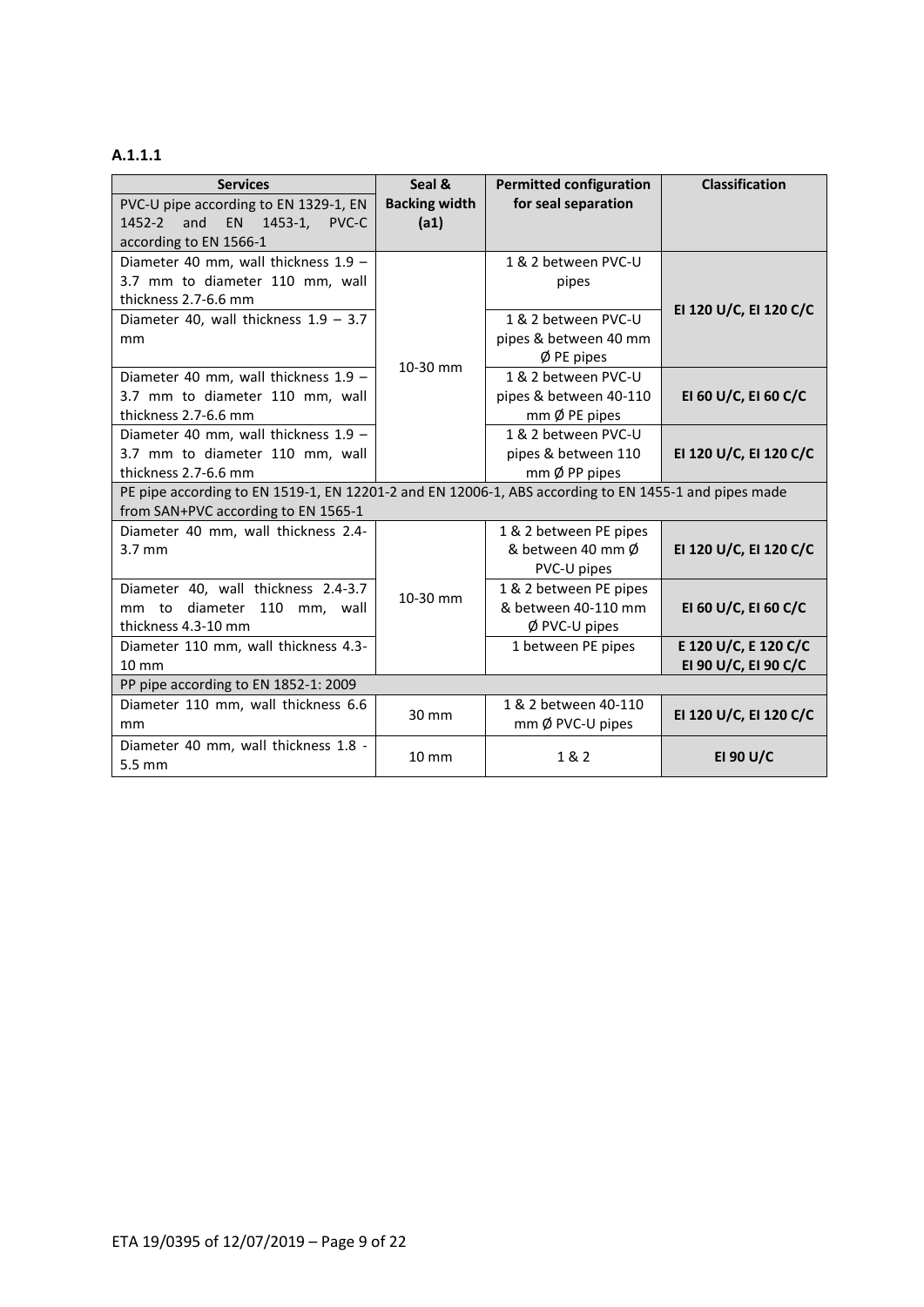#### <span id="page-9-0"></span>**A.1.2 Penetration seals with no backing material, in drywalls and concrete/masonry walls**

**Penetration Seal:** Combustible cable conduit or combustible pipes sealed with Bostik FP 311 Intumescent Graphite, 25 mm deep to both sides of the wall without backing material. Minimum separation between penetration seals of 30 mm (a2).

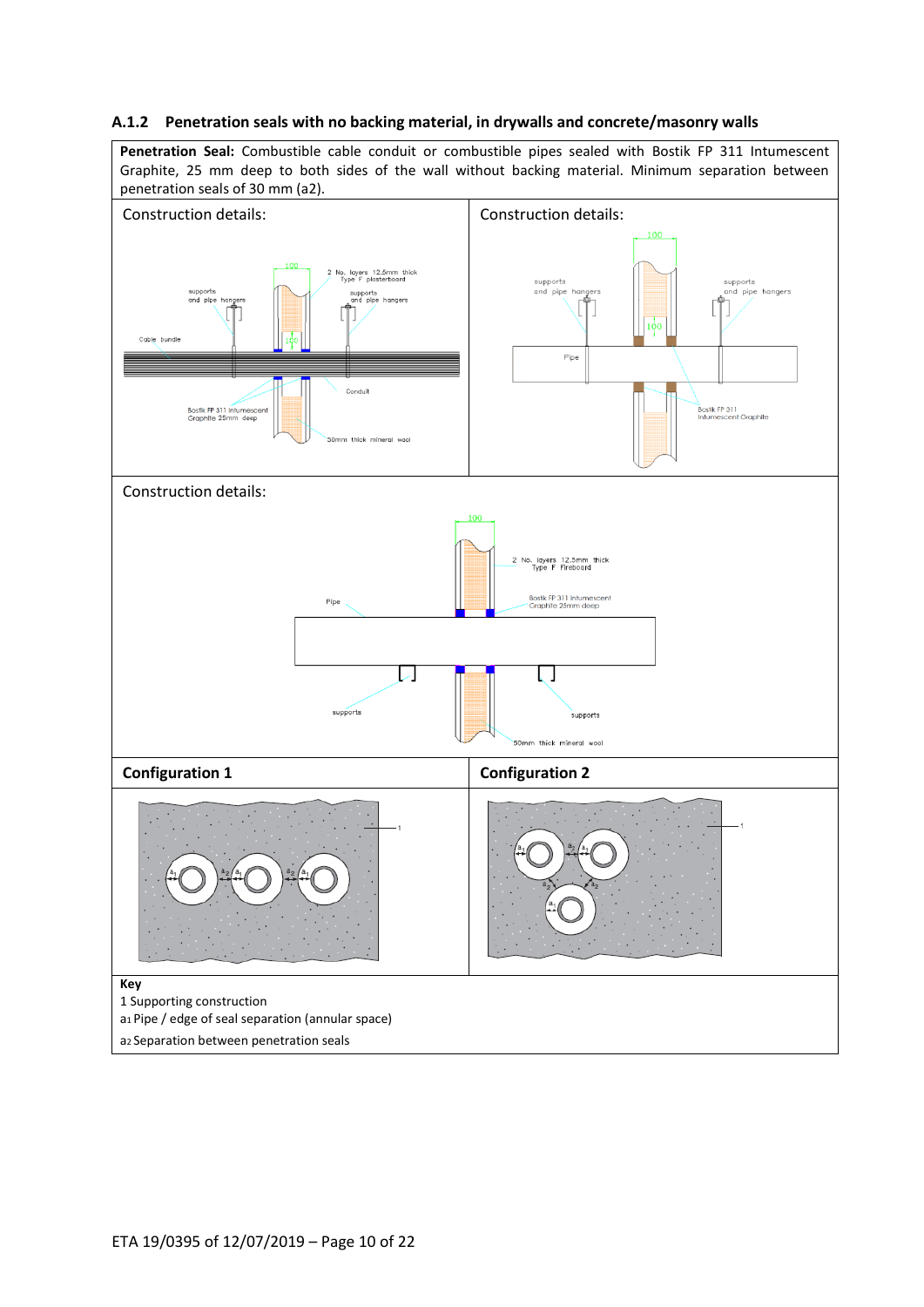# **A.1.2.1**

| <b>Services</b>                                                                                                                                 | Seal width                                                                                                                         | <b>Permitted configuration</b> | <b>Classification</b> |  |  |
|-------------------------------------------------------------------------------------------------------------------------------------------------|------------------------------------------------------------------------------------------------------------------------------------|--------------------------------|-----------------------|--|--|
| according to EN 1852-1: 2009                                                                                                                    | for seal separation<br>(a1)<br>PVC-U pipe according to EN 1329-1, EN 1452-2 and EN 1453-1, PVC-C according to EN 1566-1 or PP pipe |                                |                       |  |  |
| Maximum diameter 110 mm, wall<br>thickness 1.9-6.6 mm for PVC pipes, fully<br>or partially filled conduits with cables up<br>to 20mm diameter   | 10-30 mm                                                                                                                           | 1 & 2                          | EI 90 U/C             |  |  |
| Maximum diameter 110<br>mm, wall<br>thickness 2.7-6.6 mm for PP pipes, fully<br>or partially filled conduits with cables up<br>to 20mm diameter | 10-30 mm                                                                                                                           | 1&2                            | EI 90 U/C             |  |  |
| PE pipe according to EN 1519-1, EN 12201-2 and EN 12006-1, ABS according to EN 1455-1 and pipes made<br>from SAN+PVC according to EN 1565-1     |                                                                                                                                    |                                |                       |  |  |
| Maximum diameter 110 mm. wall<br>thickness 2.4-10 mm, fully or partially<br>filled conduits with cables up to 20mm<br>conduit                   | 10-30 mm                                                                                                                           | 1&2                            | EI 60 U/C             |  |  |
| PVC-U pipe according to EN 1329-1, EN 1452-2 and EN 1453-1, PVC-C according to EN 1566-1                                                        |                                                                                                                                    |                                |                       |  |  |
| Maximum 160<br>diameter, wall<br>mm<br>thickness 3.2-9.5 mm                                                                                     | 10-30 mm                                                                                                                           | 1&2                            | EI 30 U/C             |  |  |
| Maximum 160<br>diameter,<br>mm<br>wall<br>thickness 9.5 mm                                                                                      | 10-30 mm                                                                                                                           | 1&2                            | EI 90 U/C             |  |  |
| PP pipe according to EN 1852-1: 2009                                                                                                            |                                                                                                                                    |                                |                       |  |  |
| Maximum 110 mm, wall thickness 2.7<br>mm                                                                                                        | $10 - 30$ mm                                                                                                                       | 1 & 2                          | EI 60 C/C             |  |  |
| Maximum 110 mm*                                                                                                                                 | 10-30 mm                                                                                                                           | 1 & 2                          | EI 60 U/C             |  |  |

\*See below graph for interpolation pipe sizes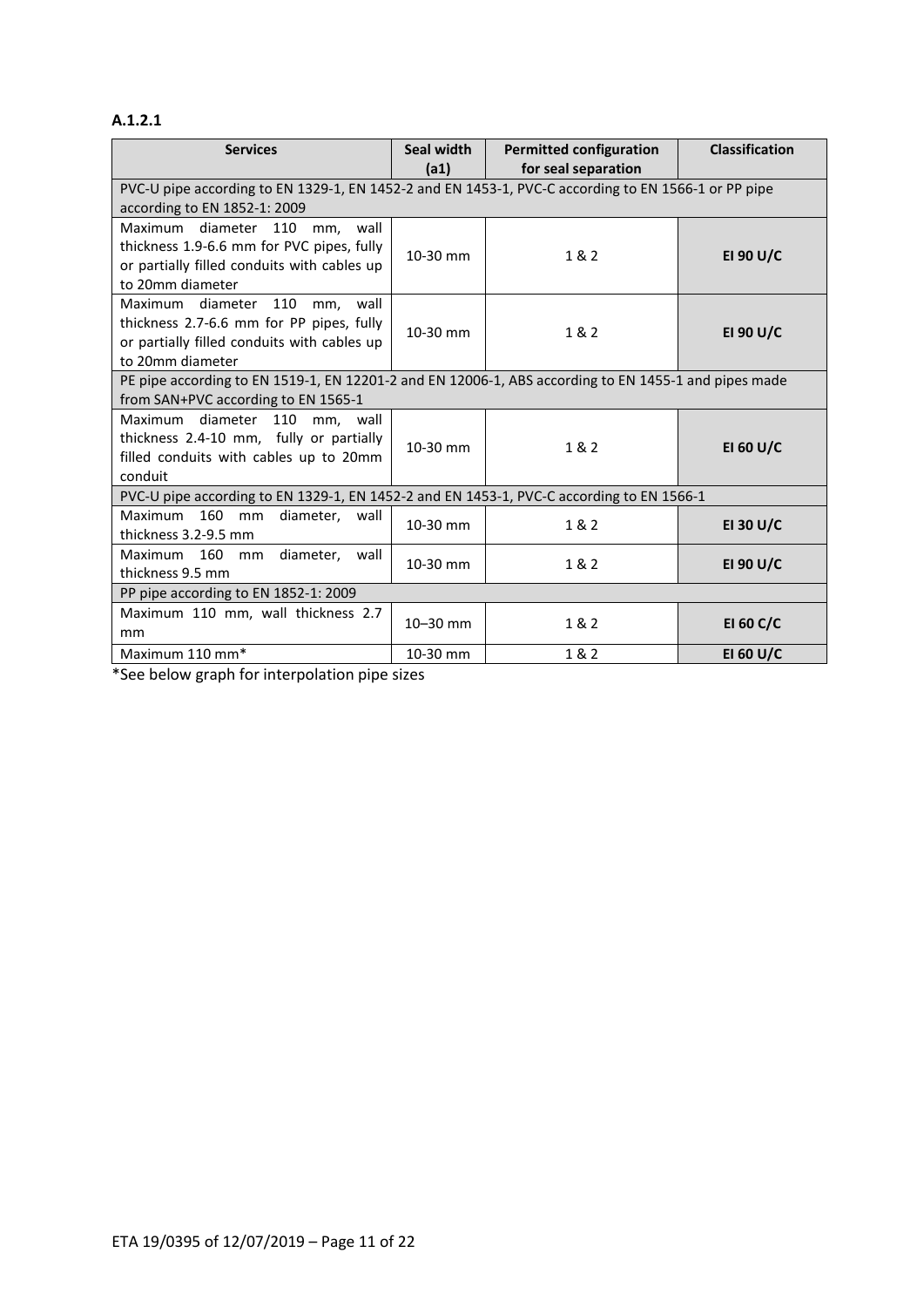

Pipe Diameter - mm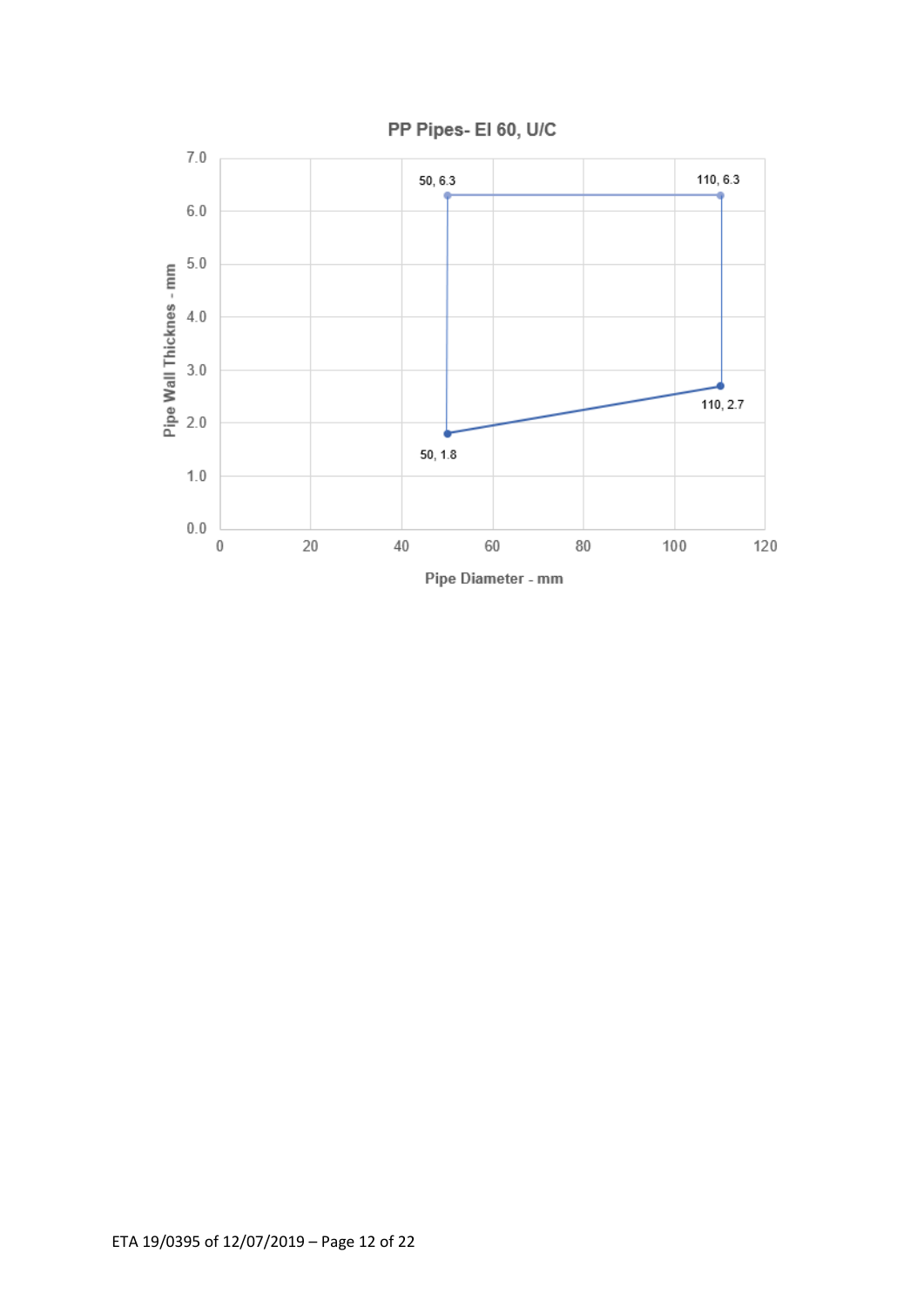# <span id="page-12-0"></span>**A.2 Rigid walls constructions with wall thickness of minimum 150 mm**

### <span id="page-12-1"></span>**A.2.1 Penetration seals for pipes, in concrete/masonry walls**

**Penetration Seal:** Combustible pipes sealed with 40 mm deep Bostik FP 311 Intumescent Graphite, to both sides of the wall backed with Bostik FP 320 Fire Batt 2S, 50 mm thick. Minimum separation between penetration seals of 30 mm.



#### **A.2.1.1**

| <b>Services</b>                                                                                      | Seal & Backing width | <b>Classification</b>  |  |  |
|------------------------------------------------------------------------------------------------------|----------------------|------------------------|--|--|
| PVC-U pipe according to EN 1329-1, EN 1452-2                                                         |                      |                        |  |  |
| and EN 1453-1, PVC-C according to EN 1566-1                                                          |                      |                        |  |  |
| Diameter 48 mm, wall thickness 3.2 mm                                                                | $17 \text{ mm}$      |                        |  |  |
| Diameter 68 mm, wall thickness 2 mm                                                                  | 41 mm                | EI 240 U/C, EI 240 C/C |  |  |
| Diameter 110 mm, wall thickness 3.5 mm                                                               | $22 \text{ mm}$      |                        |  |  |
| PE pipe according to EN 1519-1, EN 12201-2 and EN 12006-1, ABS according to EN 1455-1 and pipes made |                      |                        |  |  |
| from SAN+PVC according to EN 1565-1                                                                  |                      |                        |  |  |
| Diameter 32 mm, wall thickness 3.2 mm                                                                | $25 \text{ mm}$      | EI 240 U/C, EI 240 C/C |  |  |
| ABS pipe according to EN 1455-1                                                                      |                      |                        |  |  |
| Diameter 36 mm, wall thickness 2.3 mm                                                                | $23 \text{ mm}$      | EI 240 U/C, EI 240 C/C |  |  |
| Diameter 110 mm, wall thickness 3.5 mm                                                               | 26 mm                |                        |  |  |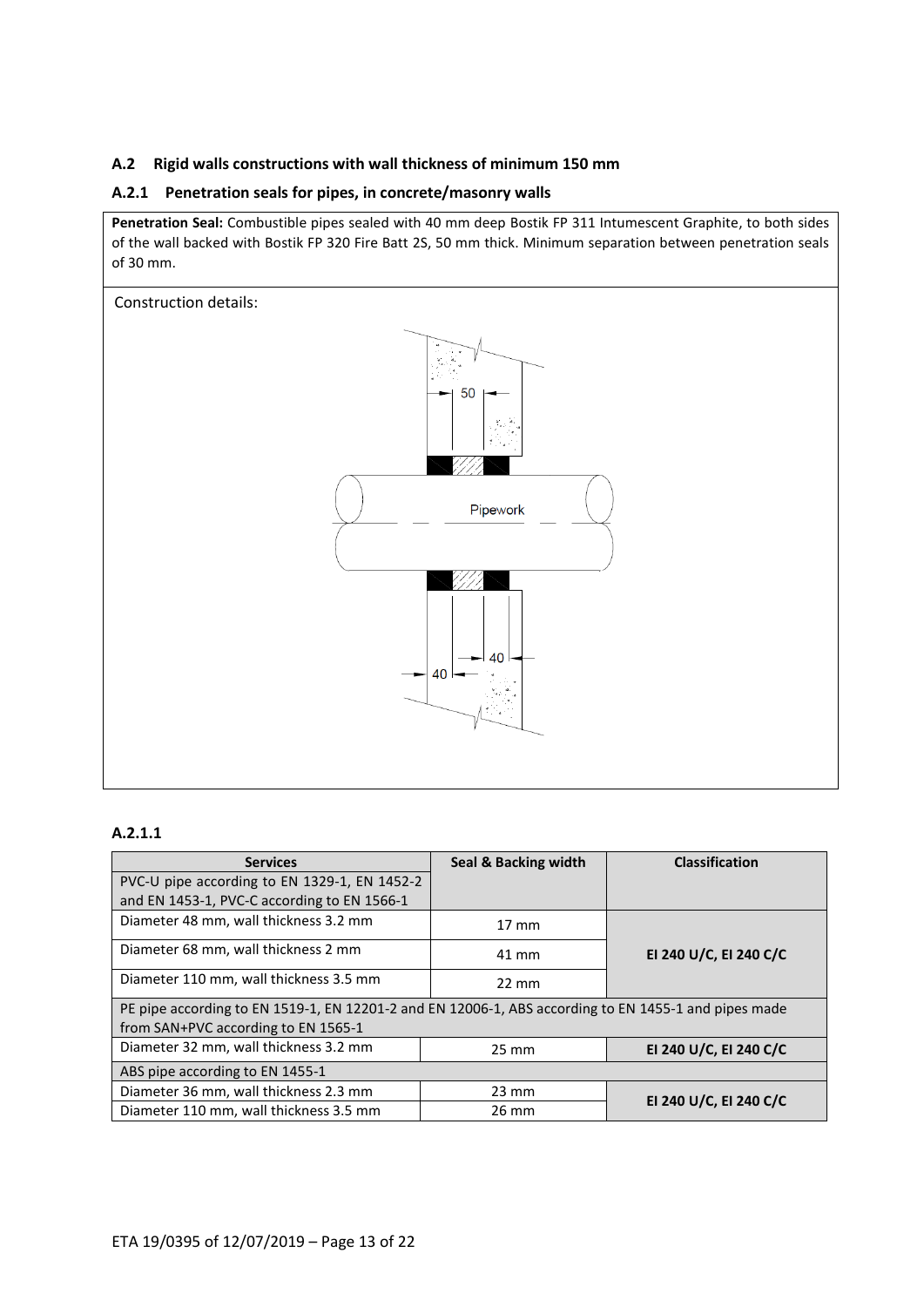# <span id="page-13-0"></span>**A.2.2 Penetration seals for cables, in concrete/masonry walls**

**Penetration Seal:** Cables sealed with 40 mm deep Bostik FP 311 Intumescent Graphite, to both sides of the wall backed with Bostik FP 320 Fire Batt 2S, 50 mm thick. Minimum separation between penetration seals of 30 mm.



# **A.2.2.1**

| <b>Services</b>                                                                                                                    | Seal size<br>(WxH or diameter) | <b>Classification</b> |
|------------------------------------------------------------------------------------------------------------------------------------|--------------------------------|-----------------------|
| 150 x 25 mm perforated steel cable tray<br>20<br>diameter,<br>single<br>mm<br>copper<br>core<br>armoured cable<br>Twin/earth cable | $200 \times 100$ mm            | E 240, EI 180         |
| $\varnothing$ 100 mm bundle of up to 4 no. 20mm<br>diameter, single copper core armoured cable<br>and 12 no. twin/earth cables     | 150 mm Ø                       | E240, EI 60           |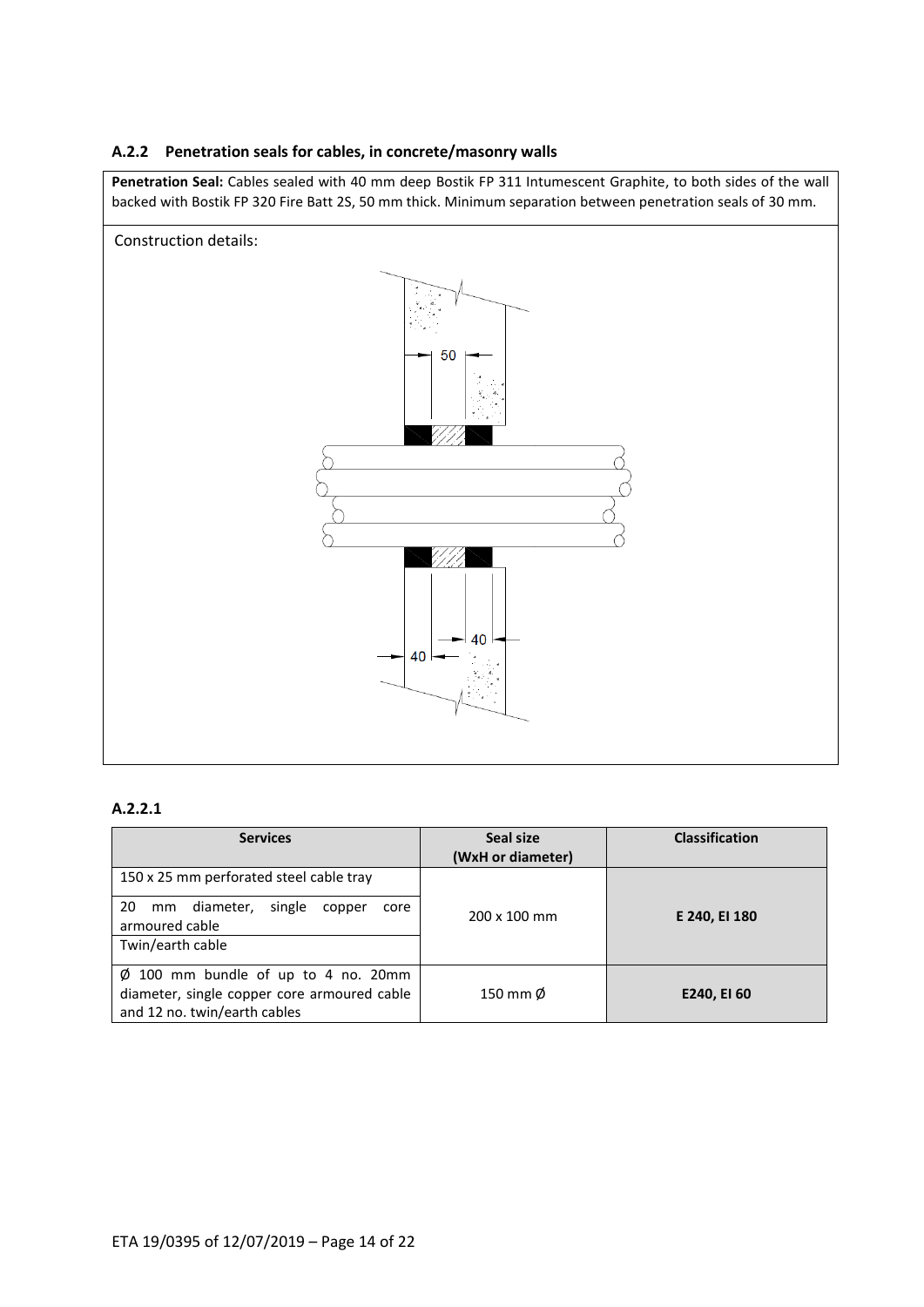<span id="page-14-0"></span>

**Penetration Seal:** Combustible pipes sealed with 35 mm deep Bostik FP 311 Intumescent Graphite, to both sides of the wall backed with Mineral Bio backing material, 25 mm thick. Minimum separation between penetration seals of 30 mm.



#### **A.2.3.1**

| <b>Services</b>                                                                                                                             | Seal & Backing width<br>(a1) | <b>Classification</b> |  |
|---------------------------------------------------------------------------------------------------------------------------------------------|------------------------------|-----------------------|--|
| PVC-U pipe according to EN 1329-1, EN 1452-2 and EN 1453-1, PVC-C according to EN 1566-1                                                    |                              |                       |  |
| Maximum 160 mm diameter, wall thickness<br>$4.0 - 9.5$ mm                                                                                   | 10-30 mm                     | EI 90 U/C             |  |
| Maximum 160 mm diameter, wall thickness 9.5<br>mm                                                                                           | 10-30 mm                     | E 240, EI 180 U/C     |  |
| PE pipe according to EN 1519-1, EN 12201-2 and EN 12006-1, ABS according to EN 1455-1 and pipes made<br>from SAN+PVC according to EN 1565-1 |                              |                       |  |
| Maximum 160 mm diameter, wall thickness<br>4.9-9.5mm                                                                                        | $10-30$ mm                   | EI 30 U/C             |  |
| PP pipe according to EN 1852-1: 2009                                                                                                        |                              |                       |  |
| Maximum 160 mm diameter, wall thickness<br>$6.2 - 9.1$ mm                                                                                   | $10 \text{ mm}$              | EI 30 U/C             |  |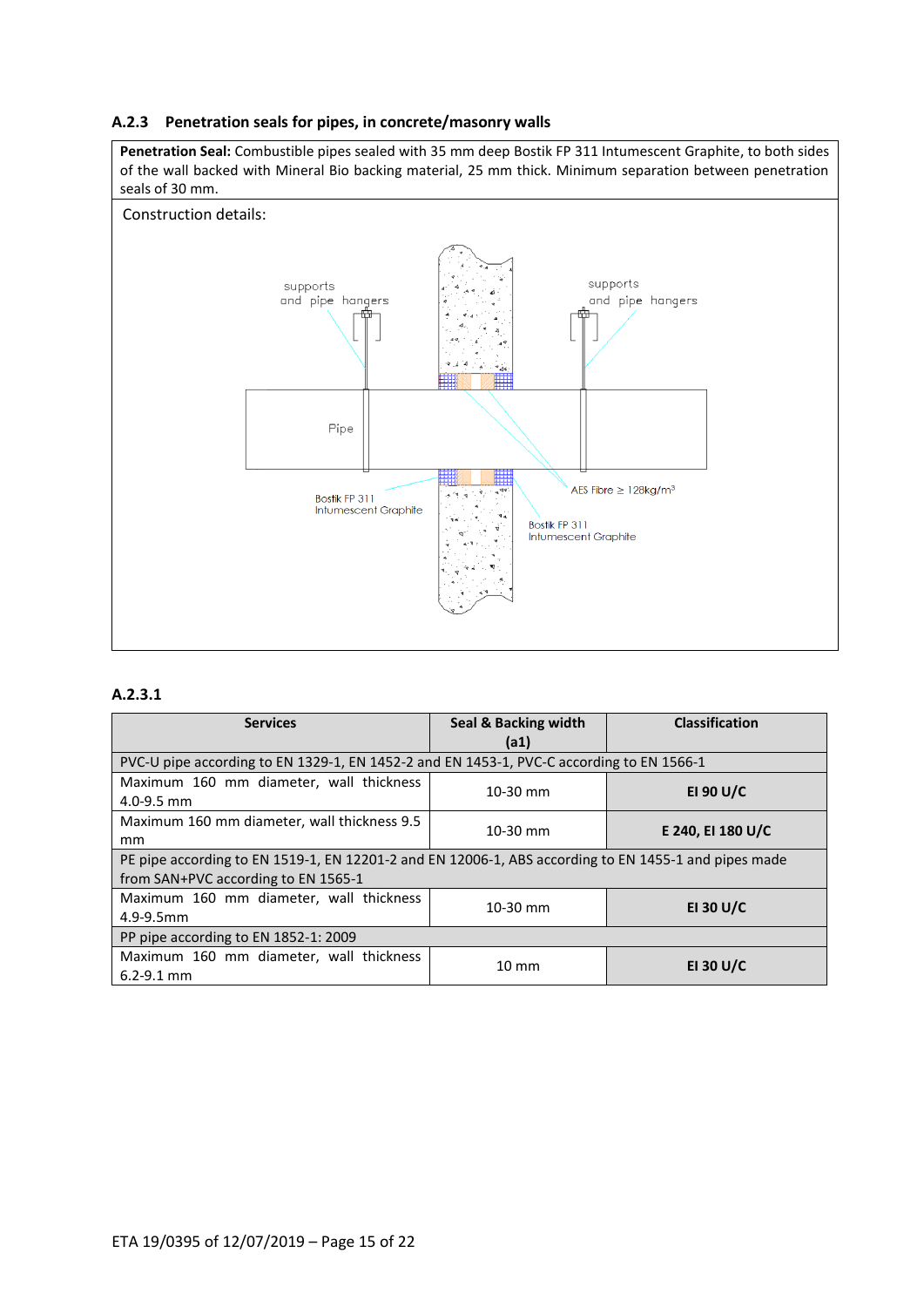# <span id="page-15-0"></span>**A.3 Rigid floor constructions with floor thickness of minimum 150 mm**

#### <span id="page-15-1"></span>**A.3.1 Penetration seals, surface mounted in concrete floors**

**Penetration Seal:** Combustible pipes sealed with Bostik FP 311 Intumescent Graphite, to both sides of the floor backed with Stonewool (35kg/m<sup>3</sup> density), 25 mm deep. Minimum separation between penetration seals of 30 mm.

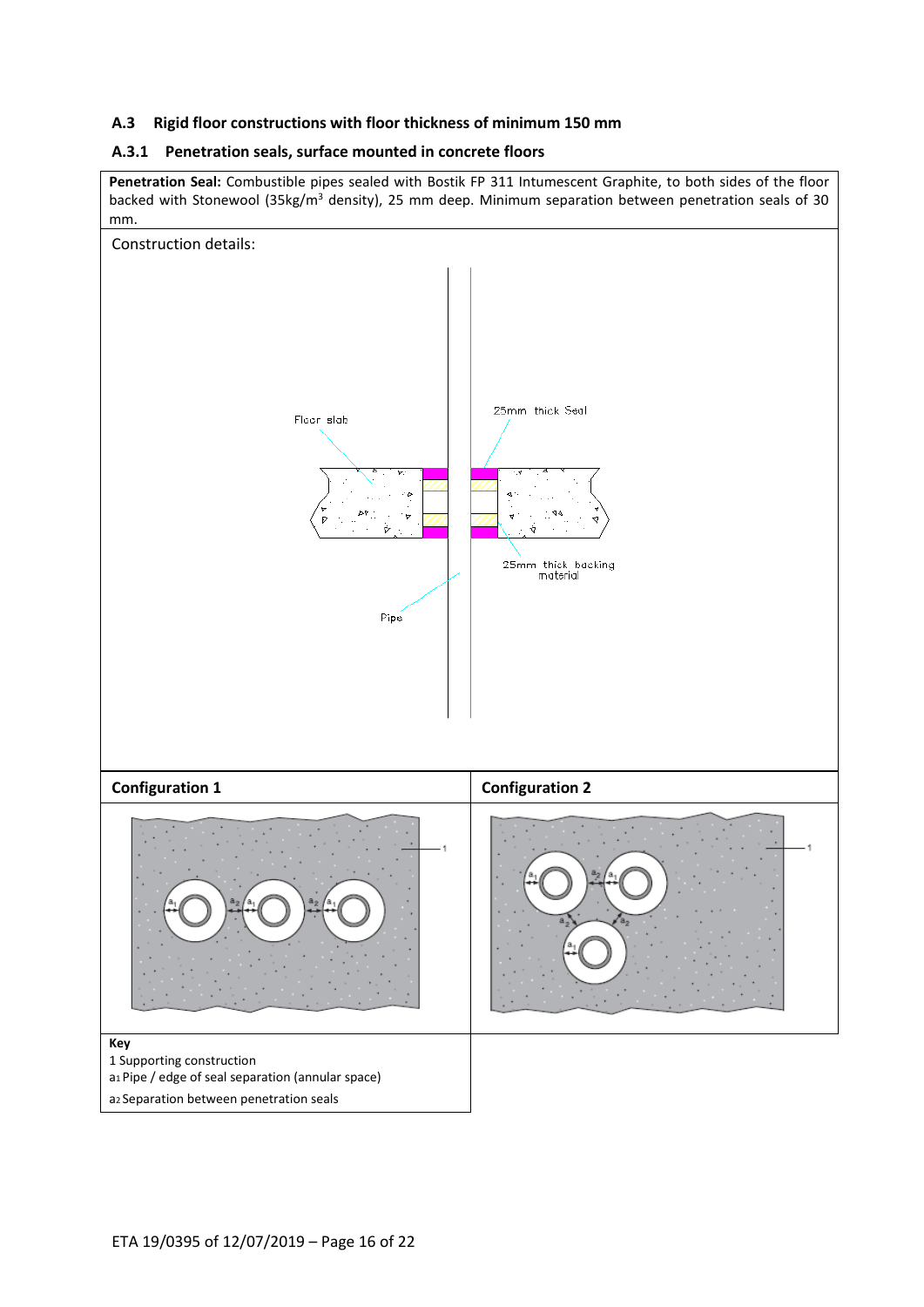# **A.3.1.1**

| <b>Services</b>                                                                                      | Seal &               | <b>Permitted configuration</b> | <b>Classification</b>   |
|------------------------------------------------------------------------------------------------------|----------------------|--------------------------------|-------------------------|
| PVC-U pipe according to EN 1329-1, EN                                                                | <b>Backing width</b> | for seal separation            |                         |
| EN 1453-1,<br>PVC-C<br>1452-2<br>and                                                                 |                      |                                |                         |
| according to EN 1566-1                                                                               |                      |                                |                         |
| Diameter 40 mm, wall thickness 1.8 -                                                                 |                      | 1 & 2 between PVC-U            | EI 240 U/U, EI 240 C/U, |
| $3.7 \text{ mm}$                                                                                     |                      | pipes                          | EI 240 U/C, EI 240 C/C  |
| Diameter 40 mm, wall thickness 1.8 -                                                                 | 10-30 mm             | 1 & 2 between PVC-U            |                         |
| 3.7 mm to diameter 110 mm, wall                                                                      |                      | pipes & between 40-110         | EI 90 C/U, EI 90 C/C    |
| thickness 2.7-6.6 mm                                                                                 |                      | $mm$ Ø PE pipes                |                         |
| PE pipe according to EN 1519-1, EN 12201-2 and EN 12006-1, ABS according to EN 1455-1 and pipes made |                      |                                |                         |
| from SAN+PVC according to EN 1565-1                                                                  |                      |                                |                         |
|                                                                                                      |                      |                                | EI 60 U/U, EI 60 C/U,   |
| Diameter 40 mm, wall thickness 2.4-                                                                  |                      | 2 between PE pipes             | EI 60 U/C, EI 60 C/C    |
| $3.7 \text{ mm}$                                                                                     |                      |                                | EI 240 U/C, EI 240 C/C  |
| Diameter 40, wall thickness 2.4-3.7                                                                  |                      | 1 & 2 between PE pipes         |                         |
| diameter<br>110<br>mm to<br>mm, wall                                                                 | 10-30 mm             | & between 40-110 mm            | EI 60 U/C, EI 60 C/C    |
| thickness 4.3-10 mm                                                                                  |                      | $\emptyset$ PVC-U pipes        |                         |
| Diameter 110 mm, wall thickness 4.3-                                                                 |                      |                                |                         |
| $10 \text{ mm}$                                                                                      |                      |                                | EI 90 U/C, EI 90 C/C    |
| Diameter 110 mm, wall thickness 10                                                                   |                      | 2 between PE pipes             | EI 60 U/U, EI 60 C/U,   |
| mm                                                                                                   |                      |                                | EI 60 U/C, EI 60 C/C    |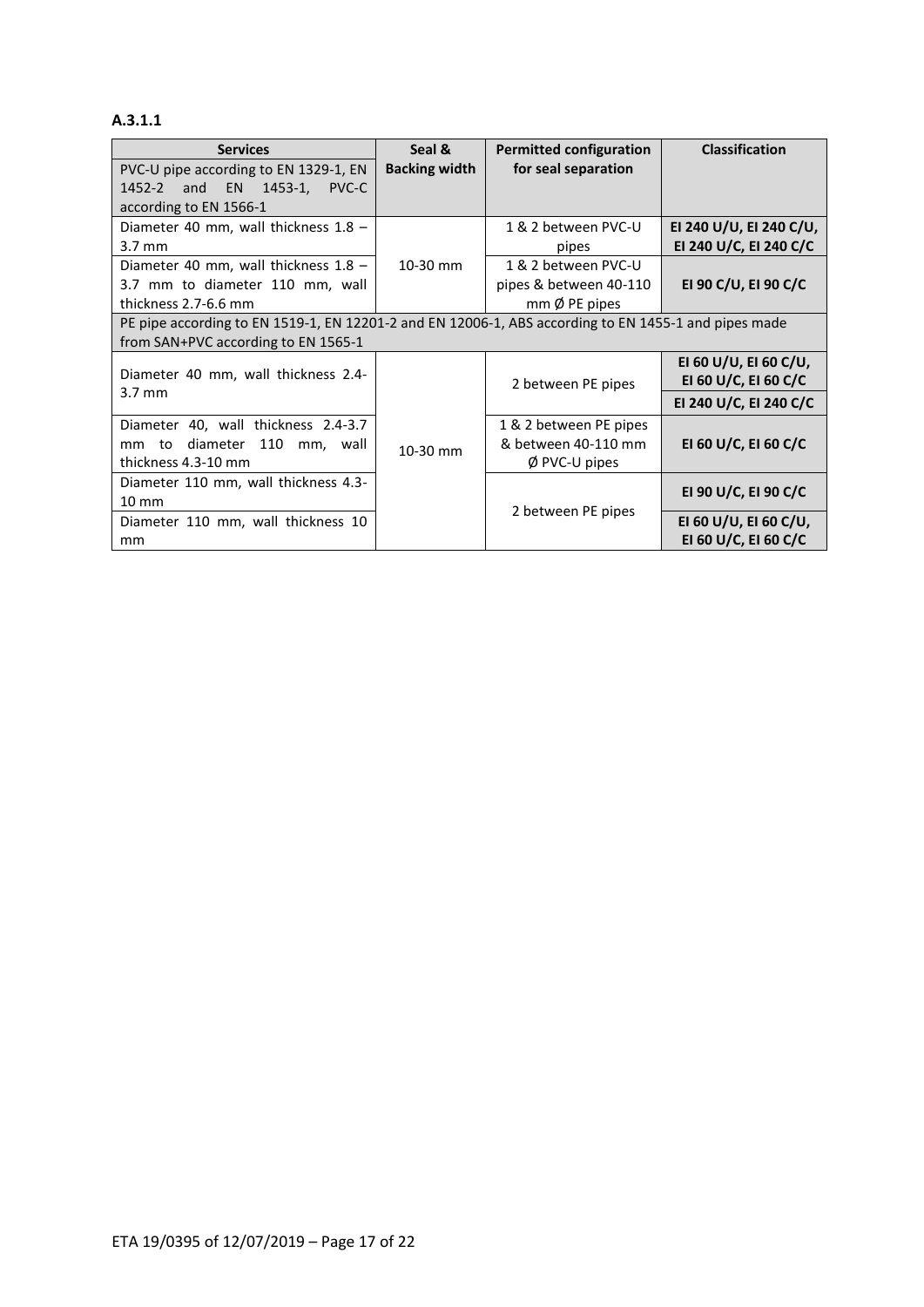### <span id="page-17-0"></span>**A.3.2 Penetration seals, surface mounted in concrete floors**



# **A.3.2.1**

| <b>Services</b>                                                                                      | <b>Seal &amp; Backing width</b> | <b>Classification</b> |  |  |
|------------------------------------------------------------------------------------------------------|---------------------------------|-----------------------|--|--|
|                                                                                                      | (a1)                            |                       |  |  |
| PVC-U pipe according to EN 1329-1, EN 1452-2 and EN 1453-1, PVC-C according to EN 1566-1             |                                 |                       |  |  |
| Maximum 160 mm diameter, wall thickness                                                              | $10-30$ mm                      | EI 60 U/C             |  |  |
| 4.0-9.5mm                                                                                            |                                 |                       |  |  |
| PE pipe according to EN 1519-1, EN 12201-2 and EN 12006-1, ABS according to EN 1455-1 and pipes made |                                 |                       |  |  |
| from SAN+PVC according to EN 1565-1                                                                  |                                 |                       |  |  |
| Maximum 160 mm diameter, wall thickness                                                              | $10-30$ mm                      | EI 30 U/C             |  |  |
| 4.9-14.6 mm                                                                                          |                                 |                       |  |  |
| Maximum 160 mm diameter, wall thickness                                                              | $10-30$ mm                      | EI 60 U/C             |  |  |
| 14.6 mm                                                                                              |                                 |                       |  |  |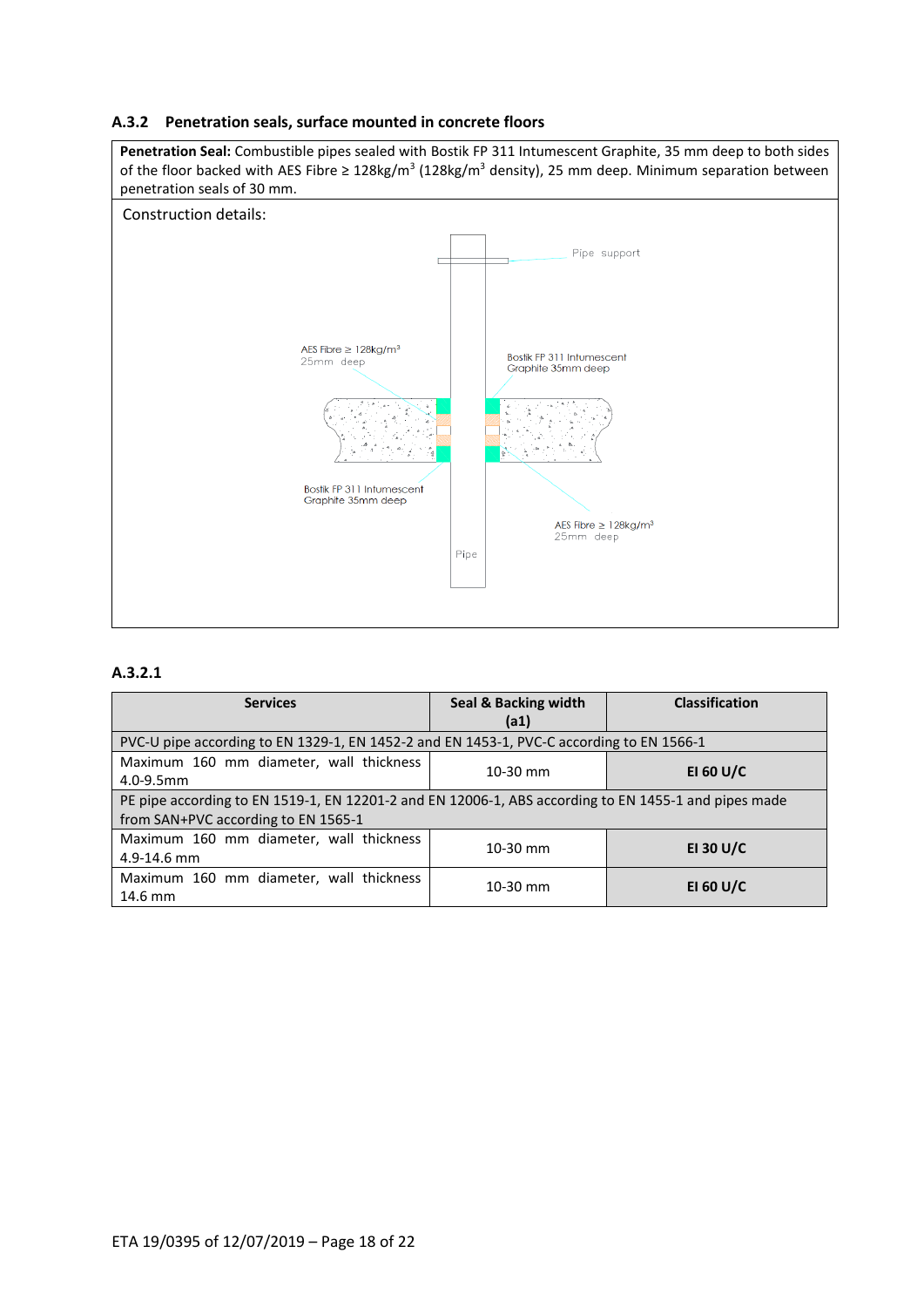

#### <span id="page-18-0"></span>**A.3.3 Penetration seals, surfaces mounted in concrete floors**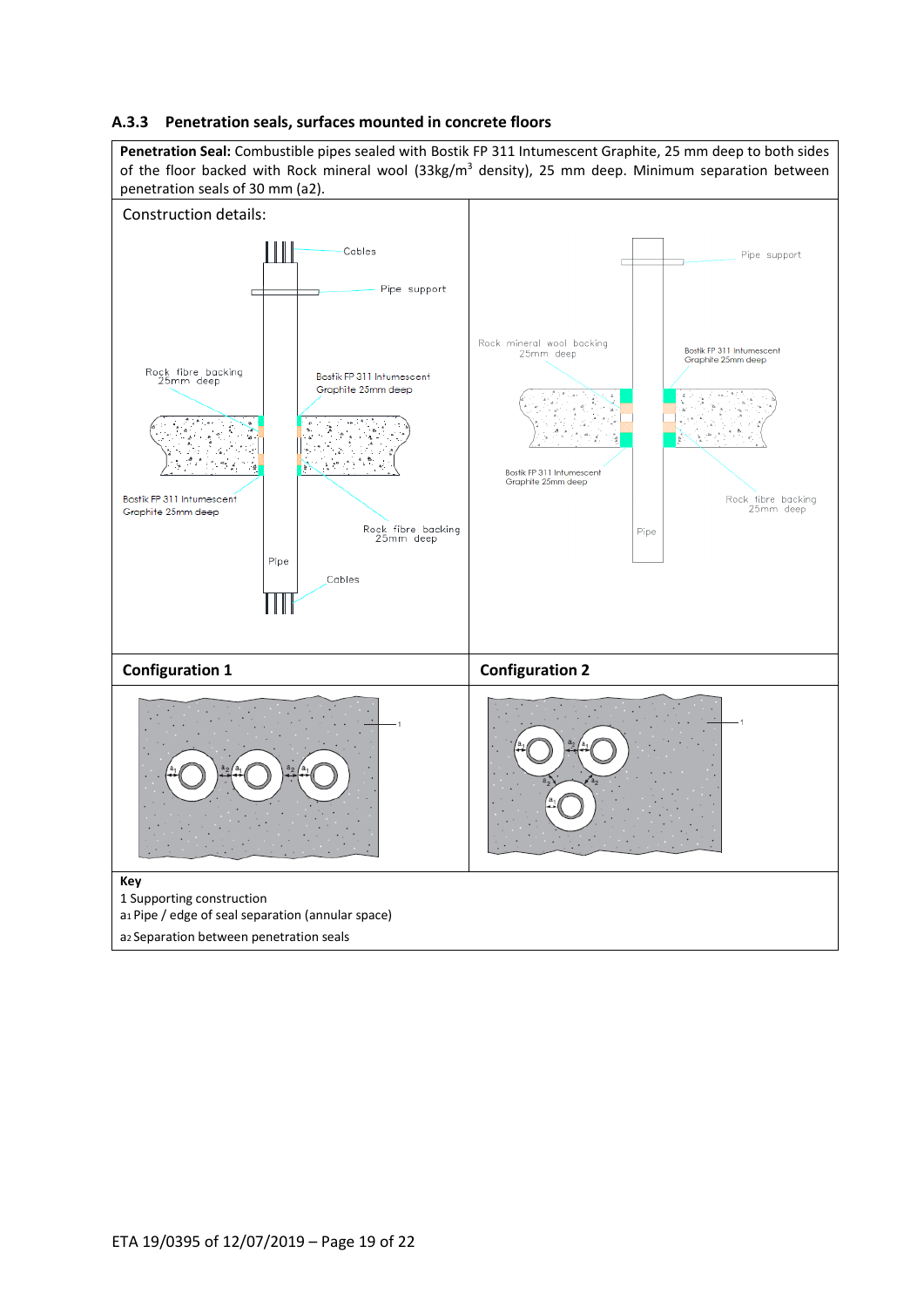#### **A.3.3.1**

| <b>Services</b>                                                                                      | Seal width | <b>Permitted configuration</b> | <b>Classification</b> |  |  |  |
|------------------------------------------------------------------------------------------------------|------------|--------------------------------|-----------------------|--|--|--|
|                                                                                                      | (a1)       |                                |                       |  |  |  |
| PVC-U pipe according to EN 1329-1, EN 1452-2 and EN 1453-1, PVC-C according to EN 1566-1 or PP pipe  |            |                                |                       |  |  |  |
| according to EN 1852-1: 2009                                                                         |            |                                |                       |  |  |  |
| Maximum diameter 110<br>mm, wall                                                                     |            |                                |                       |  |  |  |
| thickness 1.8-6.6 mm for PVC pipes, fully                                                            | $10-30$ mm | 1 & 2                          | EI 90 U/C             |  |  |  |
| or partially filled conduits with cables up                                                          |            |                                |                       |  |  |  |
| to 20 mm diameter                                                                                    |            |                                |                       |  |  |  |
| Maximum diameter 110<br>mm, wall                                                                     |            |                                |                       |  |  |  |
| thickness 2.7 mm for PP pipes, fully or                                                              | 10-30 mm   | 1&2                            | EI 90 U/C             |  |  |  |
| partially filled conduits with cables up to                                                          |            |                                |                       |  |  |  |
| 20 mm diameter                                                                                       |            |                                |                       |  |  |  |
| Maximum diameter<br>110<br>wall<br>mm,                                                               |            |                                |                       |  |  |  |
| thickness 1.8-6.3 mm for PP pipes, fully                                                             | $10-30$ mm | 1 & 2                          | EI 30 U/C             |  |  |  |
| or partially filled conduits with cables up                                                          |            |                                |                       |  |  |  |
| to 20 mm diameter                                                                                    |            |                                |                       |  |  |  |
| PE pipe according to EN 1519-1, EN 12201-2 and EN 12006-1, ABS according to EN 1455-1 and pipes made |            |                                |                       |  |  |  |
| from SAN+PVC according to EN 1565-1                                                                  |            |                                |                       |  |  |  |
| Maximum diameter 110 mm. wall                                                                        |            |                                |                       |  |  |  |
| thickness 2.4-10 mm, fully or partially                                                              | 10-30 mm   | 1 & 2                          | EI 60 U/C             |  |  |  |
| filled conduits with cables up to 20 mm                                                              |            |                                |                       |  |  |  |
| diameter                                                                                             |            |                                |                       |  |  |  |
| PP pipe according to EN 1852-1: 2009                                                                 |            |                                |                       |  |  |  |
| Maximum<br>40<br>diameter,<br>mm<br>wall                                                             | 10-30 mm   | 1 & 2                          | EI 120 C/C            |  |  |  |
| thickness 1.8 mm                                                                                     |            |                                |                       |  |  |  |
| diameter,<br>110<br>Maximum<br>wall<br>mm                                                            | 10-30 mm   | 1 & 2                          |                       |  |  |  |
| thickness 1.8-6.3 mm                                                                                 |            |                                | EI 30 U/C             |  |  |  |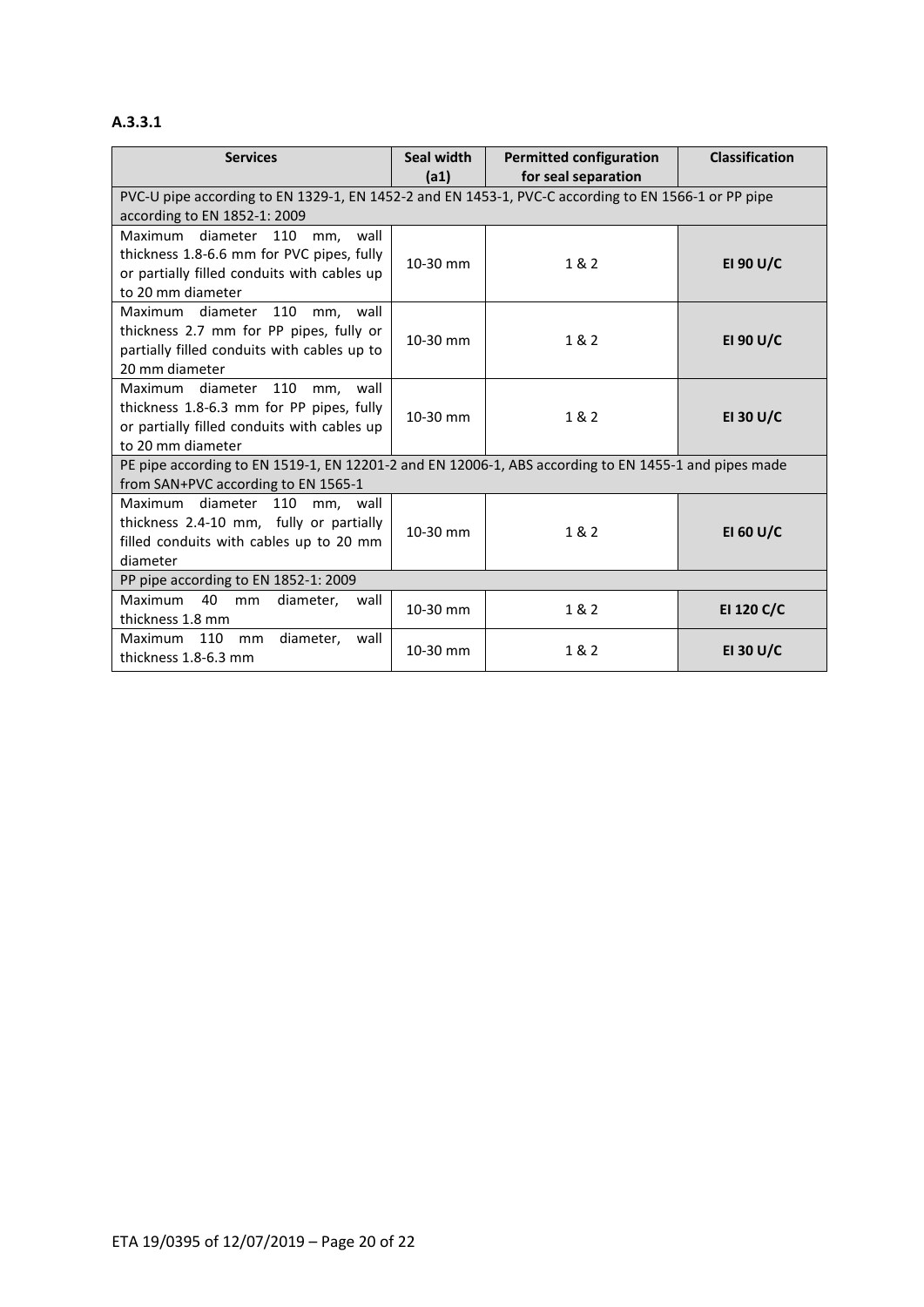### <span id="page-20-0"></span>**A.3.4 Penetration seals, surface mounted in concrete floors**

**Penetration Seal:** Metallic pipes insulated with Elastomeric insulation minimum class B-s3, d0, Continuous Sustained (CS), sealed with Bostik FP 311 Intumescent Graphite, 45 mm deep to both sides of the floor and backed with AES Fibre ≥ 128kg/m<sup>3</sup> (128kg/m<sup>3</sup> density), 30 mm deep. Minimum separation between penetration seals of 30 mm mm (a2).